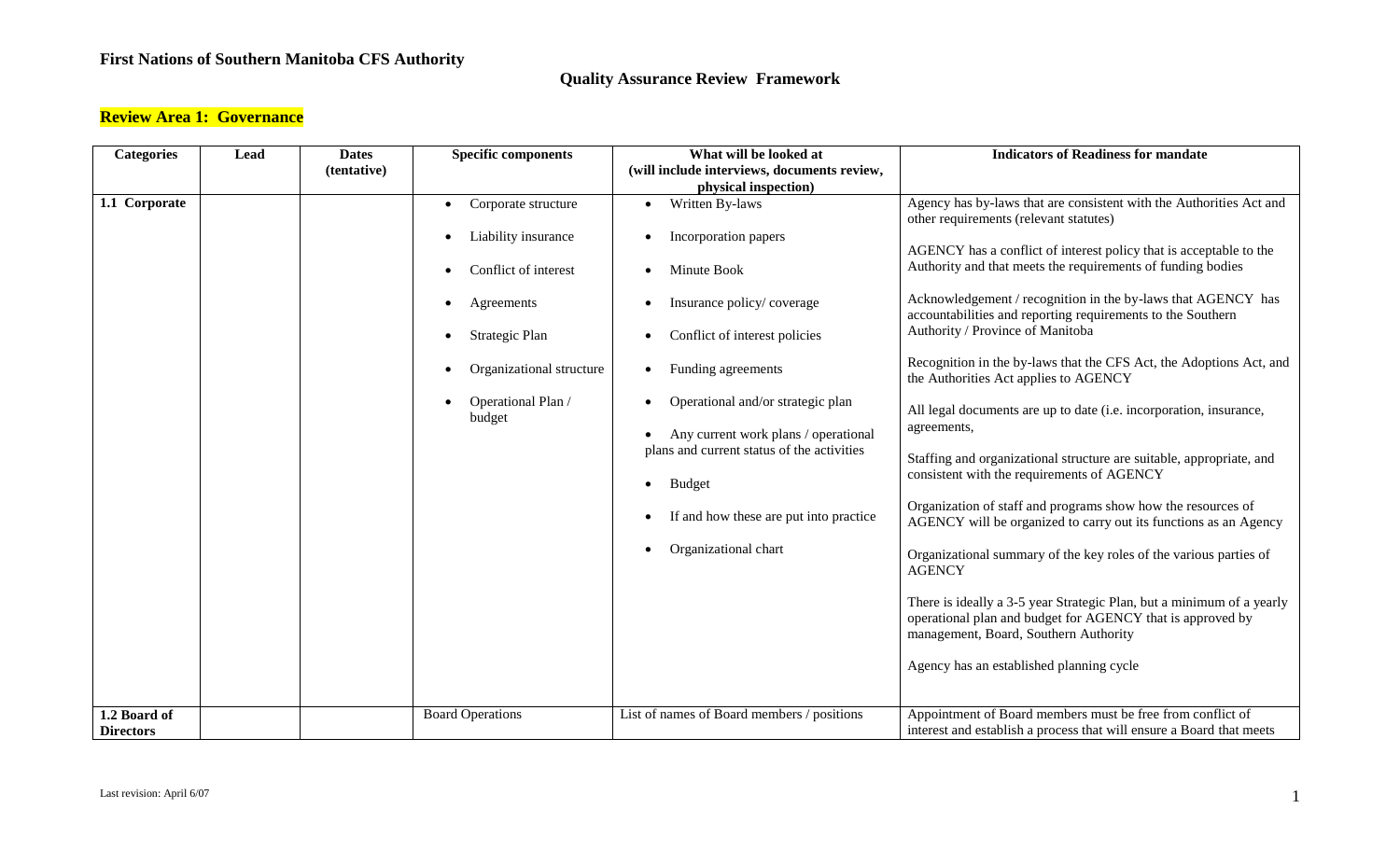| <b>Categories</b> | Lead | <b>Dates</b> | <b>Specific components</b> | What will be looked at                                                                            | <b>Indicators of Readiness for mandate</b>                                                                                                         |
|-------------------|------|--------------|----------------------------|---------------------------------------------------------------------------------------------------|----------------------------------------------------------------------------------------------------------------------------------------------------|
|                   |      | (tentative)  |                            | (will include interviews, documents review,                                                       |                                                                                                                                                    |
|                   |      |              |                            | physical inspection)                                                                              |                                                                                                                                                    |
|                   |      |              |                            | How Board members are appointed, on what                                                          | transitional requirements for representation                                                                                                       |
|                   |      |              |                            | basis and process, and if due diligence is / has                                                  |                                                                                                                                                    |
|                   |      |              |                            | been done                                                                                         | There are criteria that Board members must meet to be eligible for                                                                                 |
|                   |      |              |                            |                                                                                                   | the Board (i.e. criminal checks, abuse checks, prior contact, etc.)                                                                                |
|                   |      |              |                            | Copy of minutes of Board meetings and review                                                      |                                                                                                                                                    |
|                   |      |              |                            | of the resolutions / actions of the Board                                                         | Clear indication that Board has adopted and is following a policy<br>governance model                                                              |
|                   |      |              |                            | Executive Director's reporting to the Board                                                       |                                                                                                                                                    |
|                   |      |              |                            |                                                                                                   | Board has an executive                                                                                                                             |
|                   |      |              |                            | Copy of the Board Handbook / Manual that                                                          |                                                                                                                                                    |
|                   |      |              |                            | includes relevant information / policies                                                          | Board roles and responsibilities are clearly defined and are                                                                                       |
|                   |      |              |                            |                                                                                                   | appropriate                                                                                                                                        |
|                   |      |              |                            | A written Board training plan, a record of<br>training to date, a schedule of planned training, a | Clear process is outlined for how the Board will do its work                                                                                       |
|                   |      |              |                            | review of the content / curriculum for training,                                                  |                                                                                                                                                    |
|                   |      |              |                            | and the upcoming schedule                                                                         | Board is established at arms lengths from the politics and there is                                                                                |
|                   |      |              |                            |                                                                                                   | evidence that all parties cooperate in ensuring this                                                                                               |
|                   |      |              |                            | Board orientation plan and plan for training new                                                  |                                                                                                                                                    |
|                   |      |              |                            | members                                                                                           | Evidence that the Board operates according to the defined roles /                                                                                  |
|                   |      |              |                            |                                                                                                   | responsibilities and according to legislation and by-laws                                                                                          |
|                   |      |              |                            | Clear policy of what payments are made to<br>Board members / how they are approved / what         |                                                                                                                                                    |
|                   |      |              |                            | the limitations are                                                                               | Agency has a functioning Board of Directors (meets regularly, keeps<br>records, carries out the Board functions)                                   |
|                   |      |              |                            |                                                                                                   | Board manual / handbook is in place and each Board member has a                                                                                    |
|                   |      |              |                            |                                                                                                   | copy                                                                                                                                               |
|                   |      |              |                            |                                                                                                   | There is a Board training plan in place which includes content and<br>timelines. There is evidence that the current Board has received<br>training |
|                   |      |              |                            |                                                                                                   |                                                                                                                                                    |
|                   |      |              |                            |                                                                                                   | Board has a way to complete orientation / training with new Board<br>members                                                                       |
|                   |      |              |                            |                                                                                                   | Board composition is consistent with legislation and other<br>government / Authority requirements (provincial and federal)                         |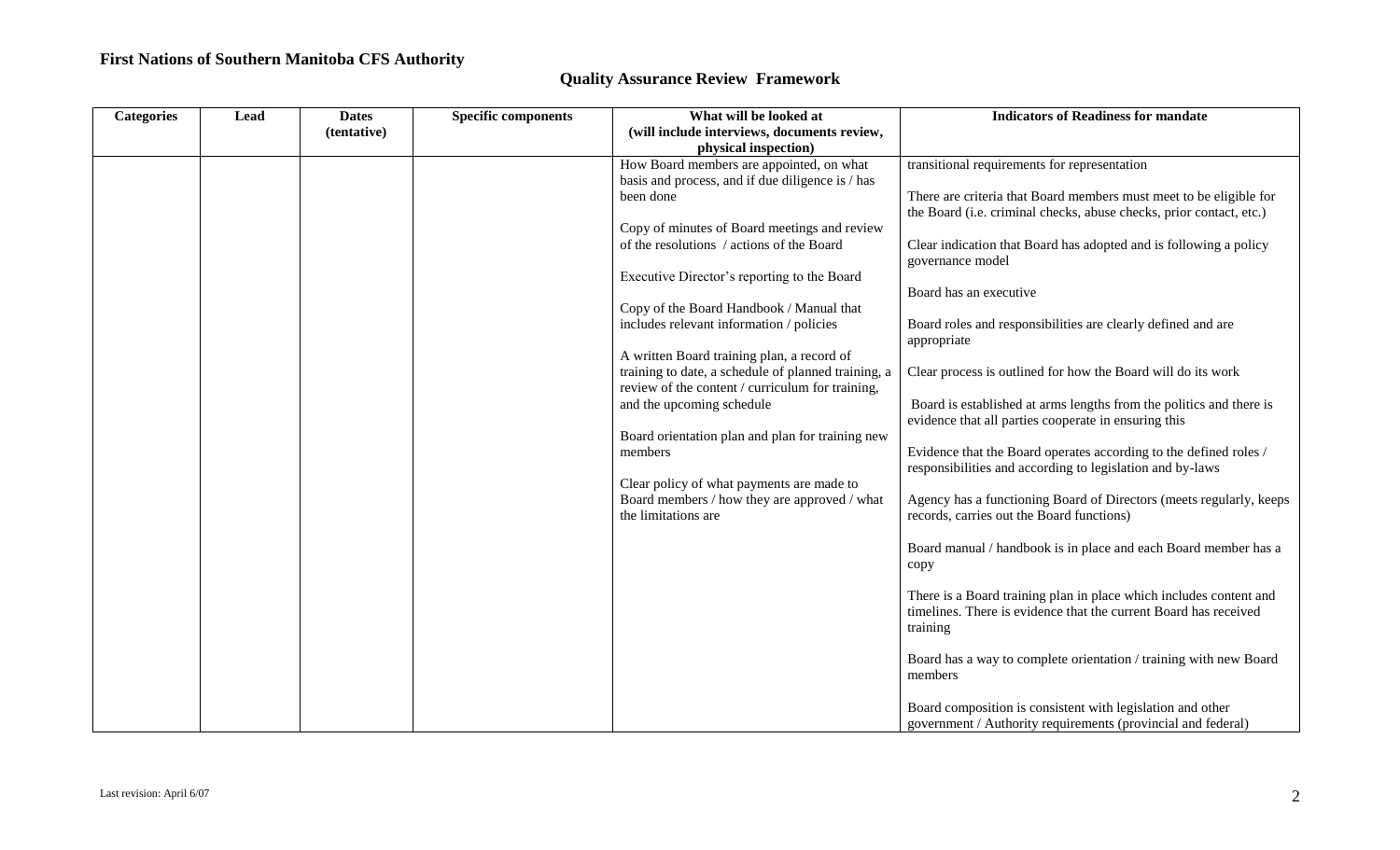|  |  |  | <b>Quality Assurance Review Framework</b> |
|--|--|--|-------------------------------------------|
|--|--|--|-------------------------------------------|

| <b>Categories</b>     | Lead | <b>Dates</b> | <b>Specific components</b> | What will be looked at                          | <b>Indicators of Readiness for mandate</b>                                                                                             |
|-----------------------|------|--------------|----------------------------|-------------------------------------------------|----------------------------------------------------------------------------------------------------------------------------------------|
|                       |      | (tentative)  |                            | (will include interviews, documents review,     |                                                                                                                                        |
|                       |      |              |                            | physical inspection)                            |                                                                                                                                        |
|                       |      |              |                            |                                                 | (addresses the on / off reserve constituency)                                                                                          |
|                       |      |              |                            |                                                 | Policies re. payments to Board members are transparent and<br>appropriate                                                              |
| 1.4                   |      |              |                            | ED Job description                              | There is a job description for the executive director, approved by the                                                                 |
| <b>Supervision of</b> |      |              |                            |                                                 | Board                                                                                                                                  |
| the Executive         |      |              |                            | Reporting formats that ED uses to report to the |                                                                                                                                        |
| <b>Director</b>       |      |              |                            | Board                                           | There is a described method for completing the performance reviews                                                                     |
|                       |      |              |                            |                                                 | of the Executive Director                                                                                                              |
|                       |      |              |                            | Copies of performance reviews (if applicable)   |                                                                                                                                        |
|                       |      |              |                            | OR copy of the performance review policy and    | There are clearly spelled out policies for the Executive Director<br>within which the ED operates (executive limitations) and evidence |
|                       |      |              |                            | procedures                                      | that the Board delegates the day to day management of the Agency                                                                       |
|                       |      |              |                            | ED Handbook / manual (policies)                 | to the Executive Director                                                                                                              |
|                       |      |              |                            |                                                 |                                                                                                                                        |
|                       |      |              |                            | Board minutes / policies that deal with the     | Stability in the relationship between the Board and the Executive                                                                      |
|                       |      |              |                            | relationship between the Board and the ED       | Director/good working relationship exists                                                                                              |
|                       |      |              |                            |                                                 |                                                                                                                                        |
|                       |      |              |                            |                                                 | The reporting requirement of the ED to the Board are clearly                                                                           |
|                       |      |              |                            |                                                 | established and there is evidence that they are maintained by both                                                                     |
|                       |      |              |                            |                                                 | parties                                                                                                                                |

# **Review Area 2: Service Delivery**

| <b>Categories</b> | Lead | <b>Dates</b> | <b>Specific components</b>       | What will be looked at                   | <b>Indicators of Readiness for mandate</b>                           |
|-------------------|------|--------------|----------------------------------|------------------------------------------|----------------------------------------------------------------------|
|                   |      | (tentative)  |                                  |                                          |                                                                      |
| 2.1 Insert        |      |              |                                  | Written service delivery model / program | AGENCY has a written service delivery model / program descriptions   |
| each program      |      |              |                                  | descriptions                             | Written description of the services and programs (consistent with    |
| area              |      |              | Resource organization to handle  |                                          | legislation/regulation/standards/community needs / community         |
| <b>DISCUSSION</b> |      |              | the volume / work                | Record of calls; statistics,             | mandate)                                                             |
|                   |      |              |                                  |                                          | Identifies the human resources required in each program area, and a  |
|                   |      |              | Record keeping                   | Relevant Program reviews / evaluations   | plan for the recruitment / retention of the human resources (human   |
|                   |      |              |                                  |                                          | resources include those needed to deliver a range of programs,       |
|                   |      |              | Appropriateness of actions taken | Service protocols                        | including admin and supervisory staff)                               |
|                   |      |              |                                  |                                          | Identifies the collaterals that the Agency is / will be working with |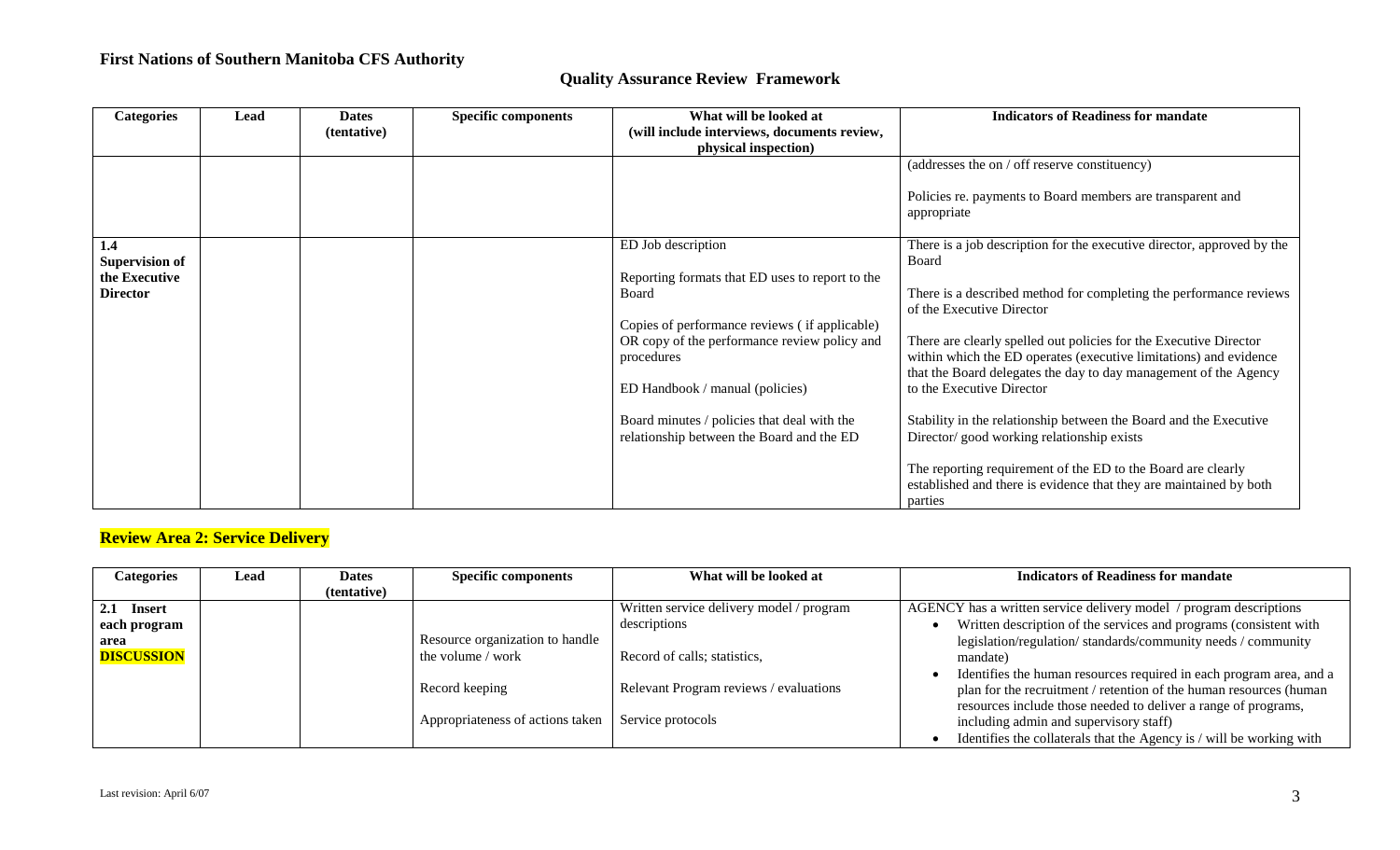| <b>Categories</b> | Lead | <b>Dates</b><br>(tentative) | <b>Specific components</b> | What will be looked at                                                | <b>Indicators of Readiness for mandate</b>                                                                                                                                   |
|-------------------|------|-----------------------------|----------------------------|-----------------------------------------------------------------------|------------------------------------------------------------------------------------------------------------------------------------------------------------------------------|
|                   |      |                             | Transfer out policies and  | Service agreements                                                    | and has a plan for networking                                                                                                                                                |
|                   |      |                             | procedures                 | Program files and financial records                                   | Identifies the collateral programs and/or funding sources that the<br>Agency uses to deliver programs<br>Identifies the roles / responsibilities of the following in service |
|                   |      |                             |                            | Written service delivery model / program<br>descriptions              | delivery:<br><b>AGENCY</b><br>$\circ$                                                                                                                                        |
|                   |      |                             |                            | Files                                                                 | Other mandated agencies<br>Authorities<br>$\Omega$<br>Child Protection Branch / Director of Child Welfare                                                                    |
|                   |      |                             |                            | Staff scheduling                                                      | Collateral programs / agencies<br>$\circ$                                                                                                                                    |
|                   |      |                             |                            | Stats on Hotel usage / shelter usage /<br>Emergency foster home usage | Protocols for dealing with child advocate, the police, the schools,<br>health services                                                                                       |
|                   |      |                             |                            | Agency interviews                                                     | Quality assurance plan for programs / services                                                                                                                               |
|                   |      |                             |                            | Licensing procedures                                                  | Agency keeps proper records of service provided                                                                                                                              |
|                   |      |                             |                            | Supervision and monitoring of resources                               | Clearly assigned staff / manageable workloads                                                                                                                                |
|                   |      |                             |                            | Staff scheduling, training                                            | Protocols and procedures for provision of services, including length of time                                                                                                 |
|                   |      |                             |                            | Policies and procedures for investigation of                          | Clear evidence that the Agency is following the protocols and procedures                                                                                                     |
|                   |      |                             |                            | abuse allegations                                                     | Indicators of service satisfaction from users and providers                                                                                                                  |
|                   |      |                             |                            | Review of cases where the centralized abuse<br>team has been involved | Clear policies / procedures / guidelines for apprehension / placement of<br>children                                                                                         |
|                   |      |                             |                            | Interviews with agencies, polices, hospital                           | There are written policies / procedures for how AGENCY relates to the                                                                                                        |
|                   |      |                             |                            | Records and files                                                     | agencies, including how cases are transferred/accepted                                                                                                                       |
|                   |      |                             |                            | Abuse committee membership                                            | Agency keeps proper records of the services provided, including disposition<br>of the case                                                                                   |
|                   |      |                             |                            | Abuse committee terms of reference                                    | AGENCY has established referral and case management protocols with the                                                                                                       |
|                   |      |                             |                            | Minutes of abuse committee meetings                                   | agencies that spell out the roles / responsibilities for managing abuse cases                                                                                                |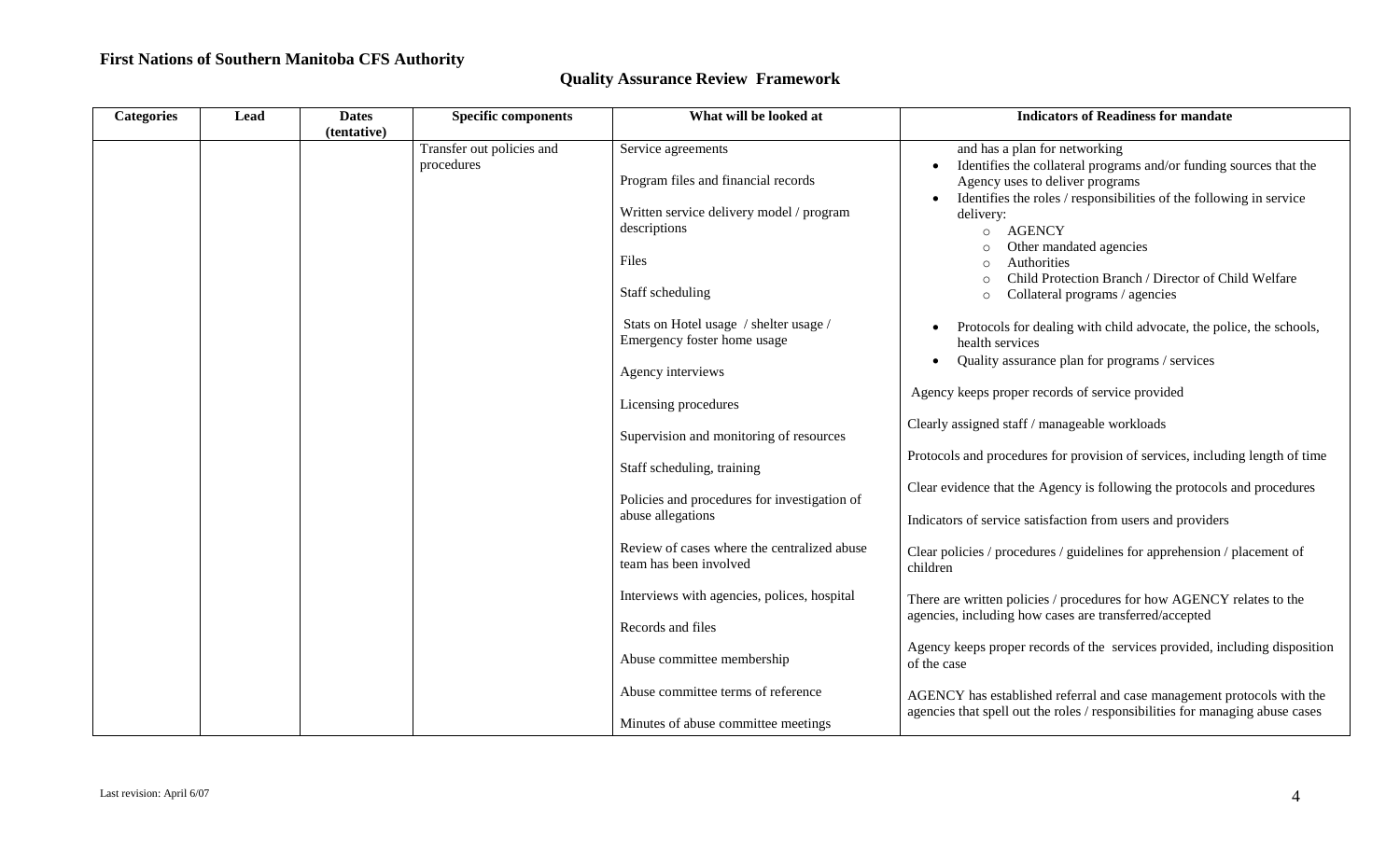| <b>Categories</b> | Lead | <b>Dates</b> | <b>Specific components</b> | What will be looked at | <b>Indicators of Readiness for mandate</b>                                                                                                                                                                 |
|-------------------|------|--------------|----------------------------|------------------------|------------------------------------------------------------------------------------------------------------------------------------------------------------------------------------------------------------|
|                   |      | (tentative)  |                            |                        | There are clear policies / guidelines / procedures for how the abuse teams                                                                                                                                 |
|                   |      |              |                            |                        | work cooperatively with the case managers on abuse cases                                                                                                                                                   |
|                   |      |              |                            |                        | There are clear and enforced record keeping policies / procedures                                                                                                                                          |
|                   |      |              |                            |                        | There are functioning abuse committees                                                                                                                                                                     |
|                   |      |              |                            |                        | AGENCY is able to respond to cases in appropriate time frames                                                                                                                                              |
|                   |      |              |                            |                        | AGENCY has established communication and working relationships with key<br>collaterals<br>AGENCY has communicated with key collaterals and has an ongoing plan<br>for the communication of its services    |
|                   |      |              |                            |                        | AGENCY has a method for updating Agency contact information                                                                                                                                                |
|                   |      |              |                            |                        | Services are available to all (appropriate)community members and reasonable<br>accommodation is made by AGENCY to ensure that all community members<br>can access services, including transportation needs |
|                   |      |              |                            |                        | There is an established and written complaint procedure and clients are made<br>aware of this                                                                                                              |
|                   |      |              |                            |                        | AGENCY has a clear process to advise each child of the services of the child<br>advocate                                                                                                                   |
|                   |      |              |                            |                        | Appeal procedures available are clearly communicated to clients and are<br>posted in the office(s)                                                                                                         |
|                   |      |              |                            |                        | There is a written description of AGENCY's services and programs<br>(consistent with legislation/regulation/standards/community needs /<br>community mandate)                                              |
|                   |      |              |                            |                        | There is a written description of how referrals are made, eligibility criteria,<br>etc.                                                                                                                    |
|                   |      |              |                            |                        | Identifies the collaterals that AGENCY is / will be working with and has a                                                                                                                                 |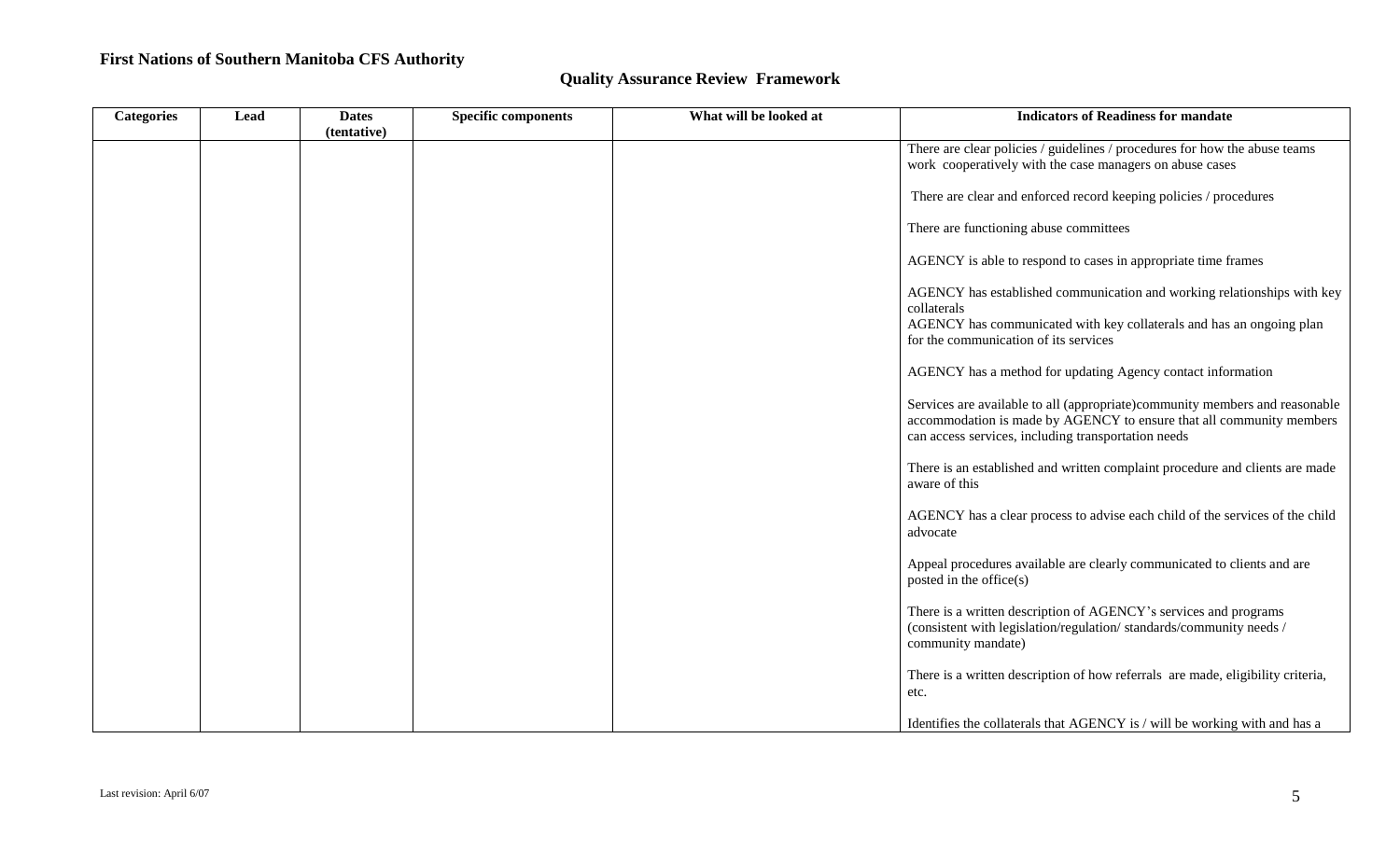| Categories | Lead | <b>Dates</b> | <b>Specific components</b> | What will be looked at | <b>Indicators of Readiness for mandate</b>                                                        |
|------------|------|--------------|----------------------------|------------------------|---------------------------------------------------------------------------------------------------|
|            |      | (tentative)  |                            |                        |                                                                                                   |
|            |      |              |                            |                        | plan for networking                                                                               |
|            |      |              |                            |                        | Identifies the collateral programs and/or funding sources that AGENCY uses<br>to deliver programs |
|            |      |              |                            |                        | Evaluation and Quality assurance plan for programs / services                                     |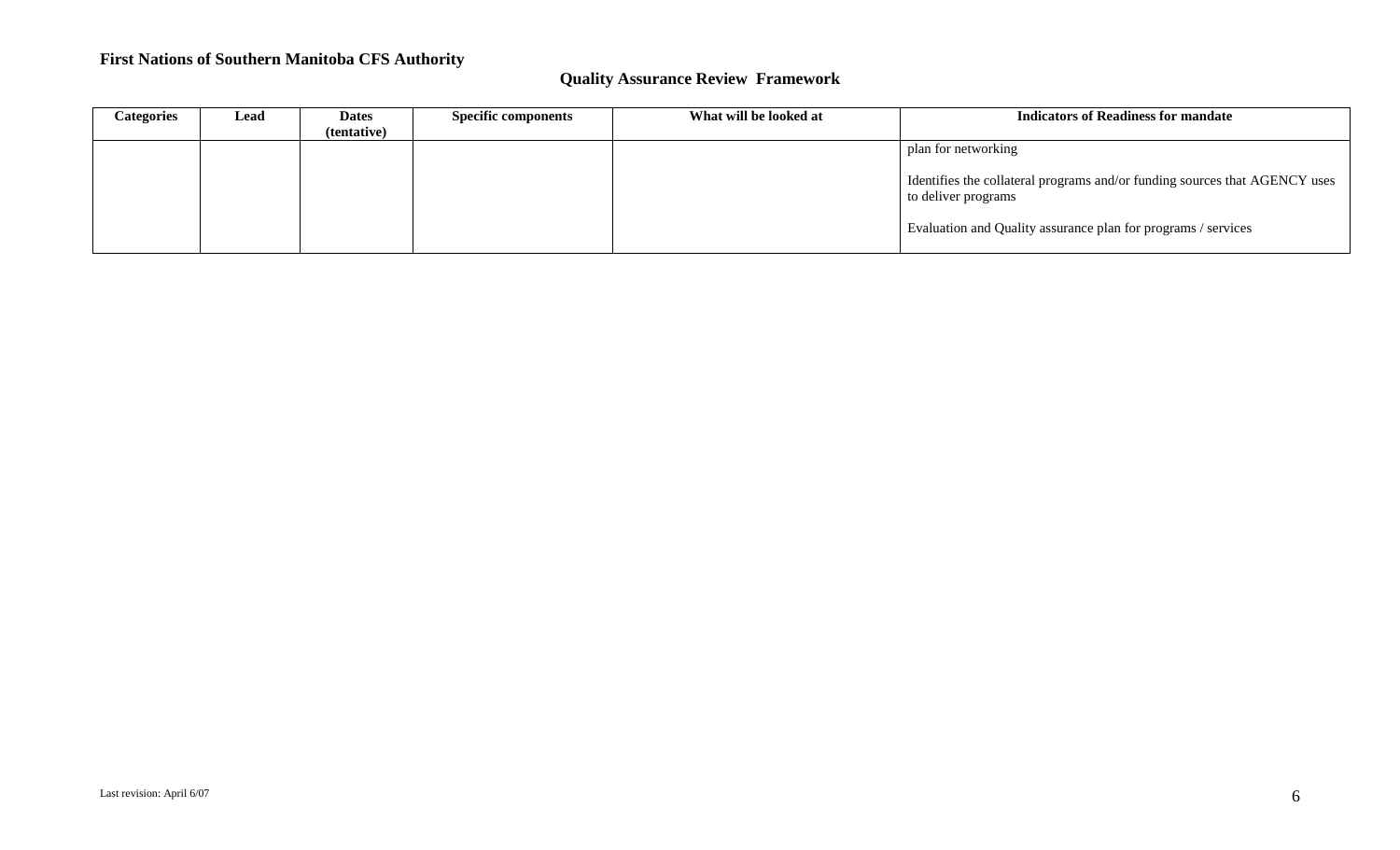### **Quality Assurance Review Framework**

### **Review Area 3: Practice Standards**

| <b>Categories</b> | Lead | <b>Dates</b> | <b>Specific components</b> | What will be looked at | <b>Indicators of Readiness for mandate</b>                                                |
|-------------------|------|--------------|----------------------------|------------------------|-------------------------------------------------------------------------------------------|
|                   |      | (tentative)  |                            |                        |                                                                                           |
| 3.1               |      |              |                            | File review            | Agency files are appropriately set up and Agency has guidelines for staff for             |
| For each          |      |              |                            |                        | the maintenance of case files                                                             |
| program area      |      |              |                            | Contact with families  |                                                                                           |
|                   |      |              |                            |                        | Agency provides all mandated services in accordance with legislation and                  |
|                   |      |              |                            |                        | provincial and community standards.                                                       |
|                   |      |              |                            |                        | Quality of case plans (assessments, case plans, etc)                                      |
|                   |      |              |                            |                        | Clear process for tracking of children in care, including procedures for                  |
|                   |      |              |                            |                        | transfer, section 28 transfers, guardianship transfers                                    |
|                   |      |              |                            |                        |                                                                                           |
|                   |      |              |                            |                        | Use of emergency placements is monitored and appropriateness enforced by<br><b>AGENCY</b> |
|                   |      |              |                            |                        |                                                                                           |
|                   |      |              |                            |                        | Response times are appropriate                                                            |
|                   |      |              |                            |                        | Evaluation is planned for.                                                                |
|                   |      |              |                            |                        | Statistics are kept on program use                                                        |
|                   |      |              |                            |                        | Programs are relevant to the issues of families receiving services                        |
|                   |      |              |                            |                        | Recordkeeping is appropriate and up to date                                               |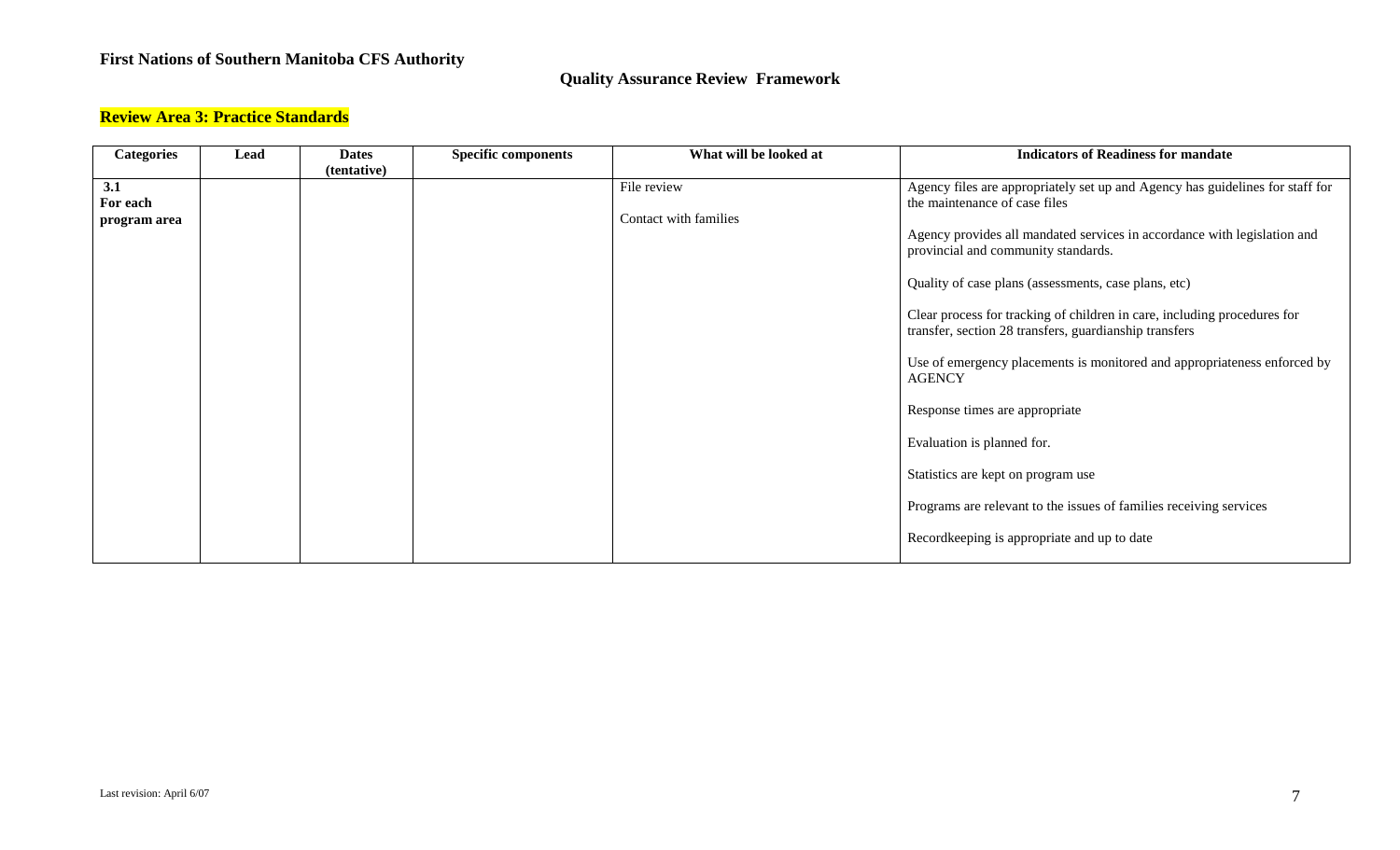### **Quality Assurance Review Framework**

# **Review Area 4: Agency Administration**

| <b>Categories</b>     | <b>Lead</b> | <b>Dates</b> | <b>Specific components</b>    | What will be looked at                                       | <b>Indicators of Readiness for mandate</b>                                                                    |
|-----------------------|-------------|--------------|-------------------------------|--------------------------------------------------------------|---------------------------------------------------------------------------------------------------------------|
| 4.1                   |             | (tentative)  | Client Confidentiality and    | Copy of policy regarding client confidentiality              | AGENCY has a written policy regarding client confidentiality and                                              |
| <b>Clerical and</b>   |             |              | Information sharing           | and information sharing                                      | information sharing                                                                                           |
| <b>Administration</b> |             |              |                               |                                                              |                                                                                                               |
|                       |             |              | Caseloads / work distribution | Copy of current case lists for all Agency                    | Evidence that staff operate within this policy                                                                |
|                       |             |              |                               | workers (including support workers)                          |                                                                                                               |
|                       |             |              | Contracted services           |                                                              | AGENCY has procedures for managing workloads                                                                  |
|                       |             |              |                               | Discussion with Agency management re:                        |                                                                                                               |
|                       |             |              | Records Management            | process for case assignment and workload<br>management       | AGENCY has policies and procedures re: contracting services, including<br>payment policies                    |
|                       |             |              | Legal services                |                                                              |                                                                                                               |
|                       |             |              |                               | Discussion with Agency management re: plan                   | AGENCY has internal mechanisms to ensure that monitoring of services                                          |
|                       |             |              | Office systems/procedures     | for contracted services                                      | occurs on a regular basis and that services are consistent with applicable law,<br>regulations, and standards |
|                       |             |              |                               | Review of existing / past contracts and reports              |                                                                                                               |
|                       |             |              |                               | from contractors                                             | AGENCY has internal processes in place:                                                                       |
|                       |             |              |                               |                                                              | to deal with issues that arise                                                                                |
|                       |             |              |                               | File reviews (random)                                        | to ensure proper approval limits                                                                              |
|                       |             |              |                               |                                                              |                                                                                                               |
|                       |             |              |                               | Copy of Agency Records Management policies<br>and procedures | AGENCY records are "in good shape" (file review will be done)                                                 |
|                       |             |              |                               |                                                              | AGENCY has a clear policy and plan for records management that includes                                       |
|                       |             |              |                               | Copy of Agency computer security policy                      | but is not limited to: content / maintenance / secure storage / access /                                      |
|                       |             |              |                               | Review of billings / correspondence                          | destruction                                                                                                   |
|                       |             |              |                               |                                                              | AGENCY has a computer security policy in place to protect confidential                                        |
|                       |             |              |                               |                                                              | information                                                                                                   |
|                       |             |              |                               |                                                              |                                                                                                               |
|                       |             |              |                               |                                                              | AGENCY has adequate legal services in place for both corporate and case                                       |
|                       |             |              |                               |                                                              | related matters                                                                                               |
|                       |             |              |                               |                                                              |                                                                                                               |
| 4.2                   |             |              | <b>Intake Module</b>          | Compliance                                                   | AGENCY has capacity to use / maintain Intake Module / CFSIS and                                               |
| <b>Management</b>     |             |              |                               |                                                              | complies with mandatory use policies                                                                          |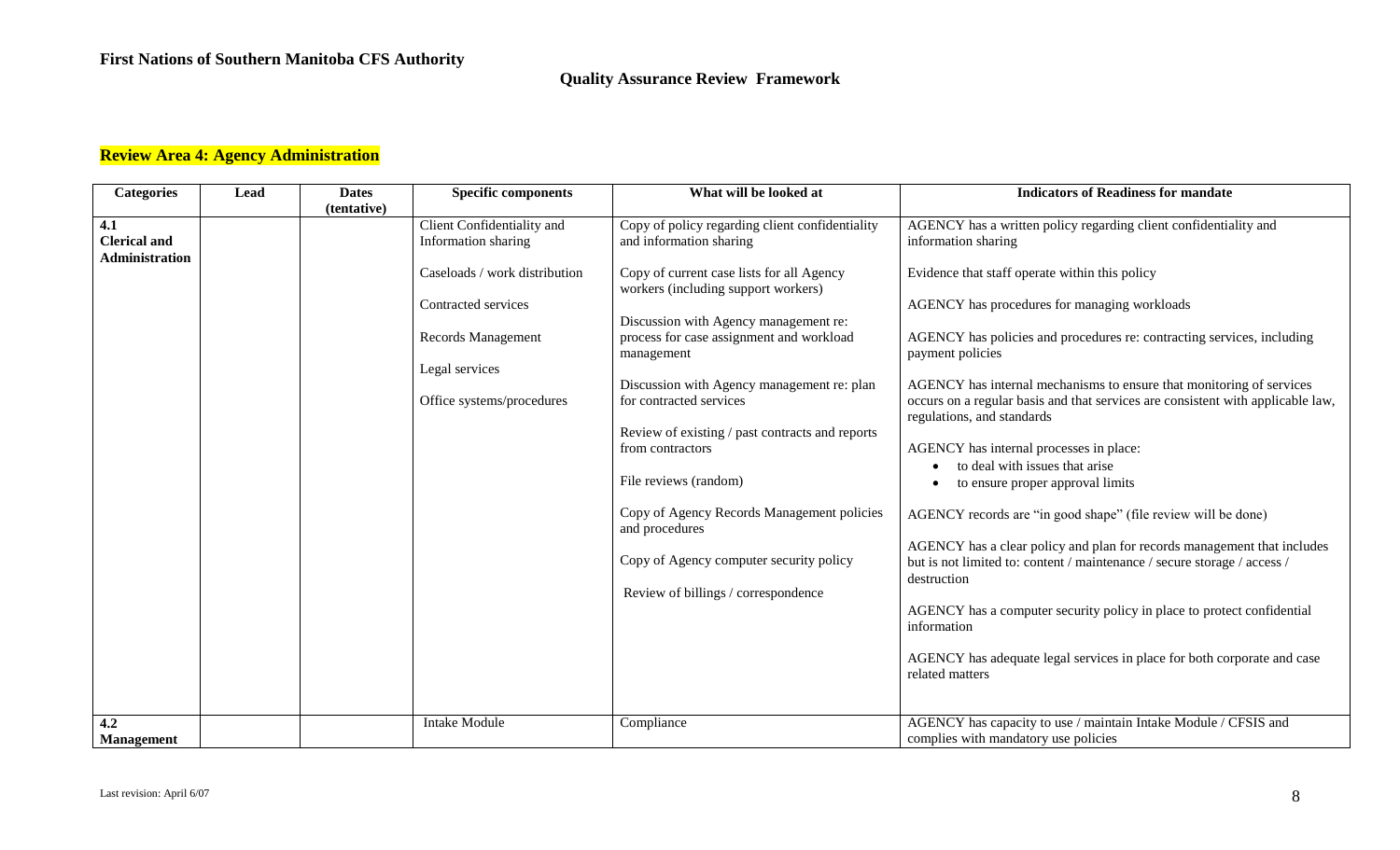| <b>Categories</b>                   | Lead | <b>Dates</b><br>(tentative) | <b>Specific components</b>                | What will be looked at                                                                                                                                             | <b>Indicators of Readiness for mandate</b>                                                                                                                                                                                                                                                                                                                                                                                                                                                                                                                                                                                                                                                                                                                                                                                                                                                                                                                                                                                                                                                                                                                                                                                                                                                                                                                                                                               |
|-------------------------------------|------|-----------------------------|-------------------------------------------|--------------------------------------------------------------------------------------------------------------------------------------------------------------------|--------------------------------------------------------------------------------------------------------------------------------------------------------------------------------------------------------------------------------------------------------------------------------------------------------------------------------------------------------------------------------------------------------------------------------------------------------------------------------------------------------------------------------------------------------------------------------------------------------------------------------------------------------------------------------------------------------------------------------------------------------------------------------------------------------------------------------------------------------------------------------------------------------------------------------------------------------------------------------------------------------------------------------------------------------------------------------------------------------------------------------------------------------------------------------------------------------------------------------------------------------------------------------------------------------------------------------------------------------------------------------------------------------------------------|
| <b>Information</b><br><b>System</b> |      |                             | <b>CFSIS</b><br>IT maintenance / planning | Inventory of Agency IT capacity / needs<br>assessment<br>Level of knowledge / use of IT                                                                            | AGENCY has a plan for development of an IT system (training, needs<br>assessment, inventory of current resources)<br>AGENCY demonstrates a plan and budget that includes IT needs                                                                                                                                                                                                                                                                                                                                                                                                                                                                                                                                                                                                                                                                                                                                                                                                                                                                                                                                                                                                                                                                                                                                                                                                                                        |
| 4.3<br><b>Finances</b>              |      |                             |                                           | Financial policies / procedures manual<br>Review of Financial statements<br>Review of G/L, AP, payroll records, audits, etc.<br>Computerized accounting procedures | There is a written Financial Policies and Procedures Manual that<br>demonstrates an understanding to establish a financial administration system<br>consistent with generally accepted accounting principles and ensures financial<br>accountability.<br>This includes:<br>All budgeted resources are used exclusively for the purpose for<br>$\bullet$<br>which they were intended / no part of the budget, including<br>temporary surplus funds, may be allocated / spent, even temporarily,<br>for non-child welfare expenditures<br>The person responsible for managing child and family service<br>program controls the administration of the entire child welfare<br>budget (Executive director)<br>No person who is not an employee of the Agency shall have signing<br>authority and/or access to any funds of the Agency<br>There are clear signing and spending authorization<br>There are expenditure controls<br>There is a separate budget for each program area and accounting<br>codes<br>The budget reflects the service / strategic plan of the Agency<br>There is provision for financial audits<br>There is a policy for the use of surplus funds<br>AGENCY has an auditor appointed by the Board<br>There is a separate bank account for AGENCY<br>Agency has the capacity for computerized accounting<br>Payroll is done by the Agency or by a payroll service directly contracted by<br>the Agency |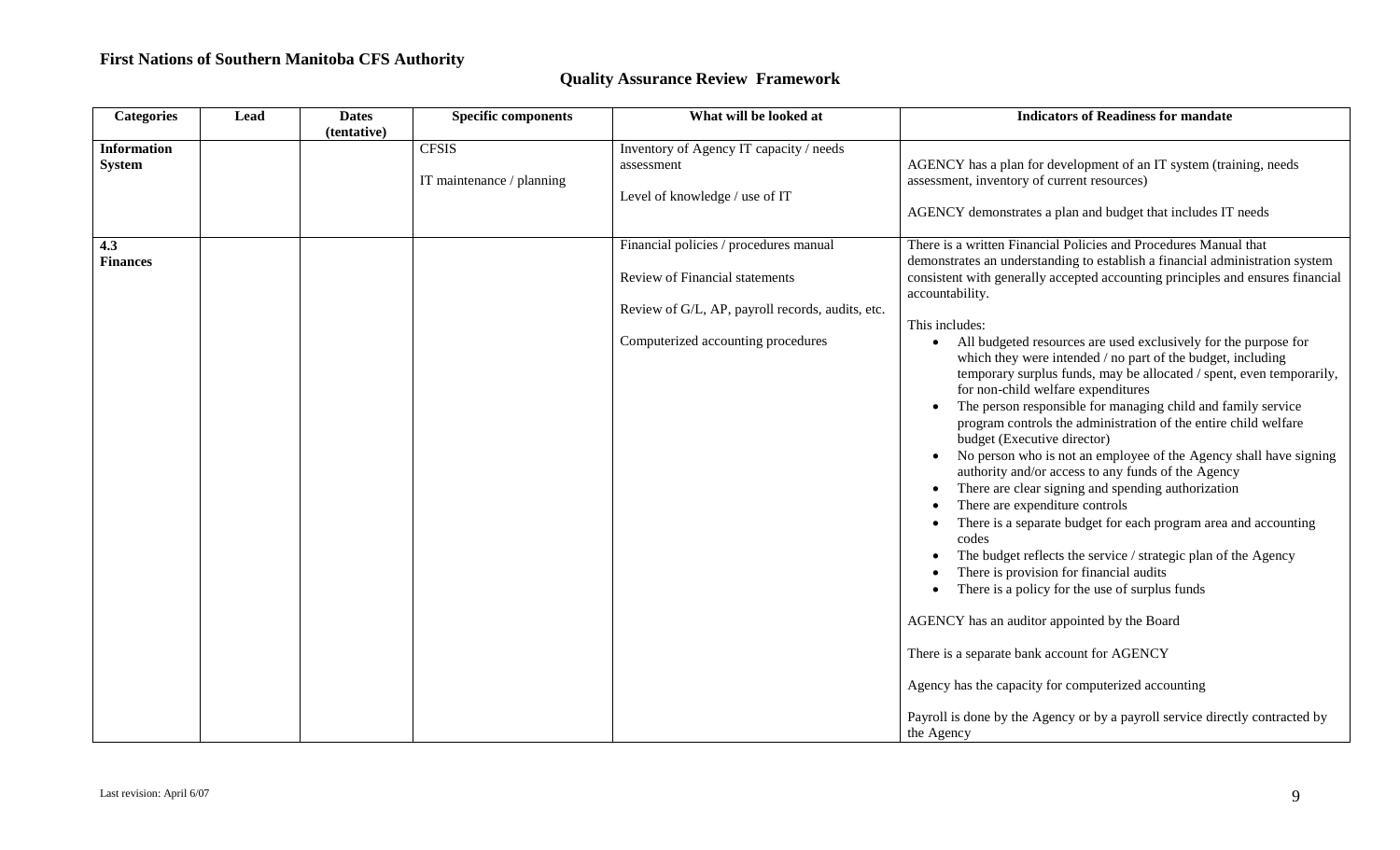| Categories | Lead | <b>Dates</b> | <b>Specific components</b> | What will be looked at | Indicators of Readiness for mandate                                                        |
|------------|------|--------------|----------------------------|------------------------|--------------------------------------------------------------------------------------------|
|            |      | (tentative)  |                            |                        |                                                                                            |
|            |      |              |                            |                        | staff delivering mandated services must be Agency staff and directly<br>paid by the Agency |
|            |      |              |                            |                        | AGENCY has the capacity to do emergency and maintenance payments                           |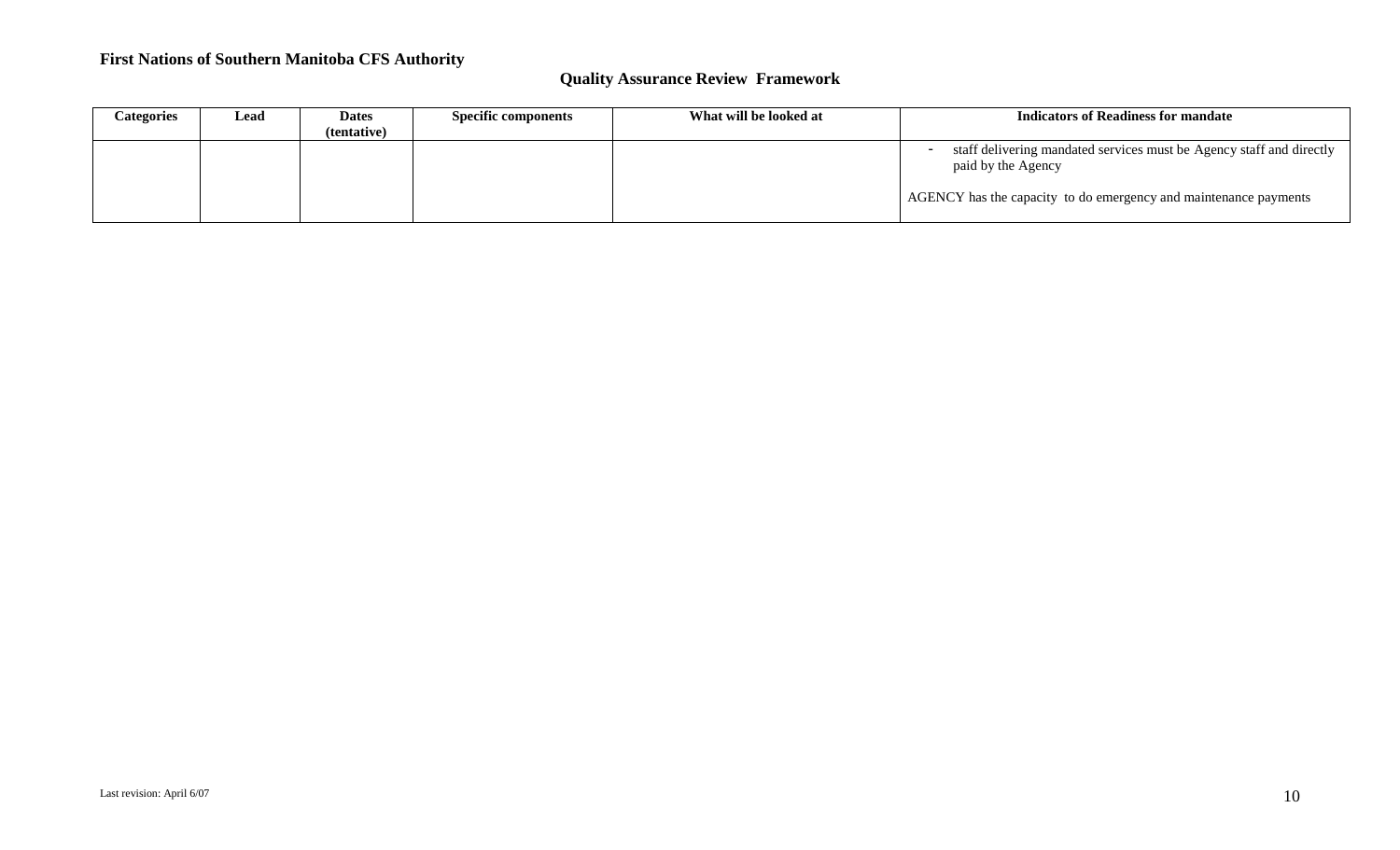### **Quality Assurance Review Framework**

# **Review Area 5: Human Resources**

| <b>Categories</b>   | Lead | <b>Dates</b> | <b>Specific components</b>                      | What will be looked at                              | <b>Indicators of Readiness for mandate</b>                                                                                                                                                                                                            |
|---------------------|------|--------------|-------------------------------------------------|-----------------------------------------------------|-------------------------------------------------------------------------------------------------------------------------------------------------------------------------------------------------------------------------------------------------------|
|                     |      | (tentative)  |                                                 |                                                     |                                                                                                                                                                                                                                                       |
| 5.1                 |      |              | Recruitment / hiring / discipline               | Copy of Human Resource policies manual              | AGENCY must have a written human resources policies manual that includes                                                                                                                                                                              |
| <b>Personnel</b>    |      |              | / termination                                   |                                                     | but is not limited to:                                                                                                                                                                                                                                |
| <b>Management</b>   |      |              |                                                 | Personnel Files / Payroll Records / GL              | Recruitment/hiring/termination/discipline policies                                                                                                                                                                                                    |
| and practice        |      |              | Supporting / developing                         |                                                     | reimbursement of expenses                                                                                                                                                                                                                             |
| standards           |      |              | personnel                                       | Staff grievances and how they were handled          | screening mechanisms (i.e. checks, references, interviews)                                                                                                                                                                                            |
|                     |      |              | Handling conflicts / grievances                 | Job descriptions, hiring policies, discipline       | qualifications / job description for each position / reporting<br>relationships for each position                                                                                                                                                     |
|                     |      |              |                                                 | policies, etc. and how these are carried out in the | hours of work                                                                                                                                                                                                                                         |
|                     |      |              | Clear roles / responsibilities for<br>personnel | Agency                                              | conflict of interest guidelines                                                                                                                                                                                                                       |
|                     |      |              |                                                 |                                                     | code of ethics                                                                                                                                                                                                                                        |
|                     |      |              |                                                 |                                                     | probations / annual performance reviews                                                                                                                                                                                                               |
|                     |      |              |                                                 |                                                     | sexual harassment policy                                                                                                                                                                                                                              |
|                     |      |              |                                                 |                                                     | grievance procedures                                                                                                                                                                                                                                  |
|                     |      |              |                                                 |                                                     | employee benefits                                                                                                                                                                                                                                     |
|                     |      |              |                                                 |                                                     | leave provisions (holidays, bereavement, special leave)                                                                                                                                                                                               |
|                     |      |              |                                                 |                                                     | maintenance of personnel files                                                                                                                                                                                                                        |
|                     |      |              |                                                 |                                                     | Policies re. files (access to files / changes to files / content of files /<br>liability insurance coverage for staff/WCB for staff                                                                                                                   |
|                     |      |              |                                                 |                                                     | AGENCY ratio staff to supervisor is within acceptable limits                                                                                                                                                                                          |
|                     |      |              |                                                 |                                                     | Written policies re. roles / responsibilities / authorities of staff and of<br>supervisor                                                                                                                                                             |
|                     |      |              |                                                 |                                                     | Identifies the human resources required in each program area, and a plan for<br>the recruitment / retention of the human resources (human resources include<br>those needed to deliver a range of programs, including admin and supervisory<br>staff) |
| 5.2<br>Competency / |      |              |                                                 | Copy of list of current staff qualifications        | AGENCY has a policy with respect to training and staff development;<br>AGENCY can identify their training needs and has a plan to do so                                                                                                               |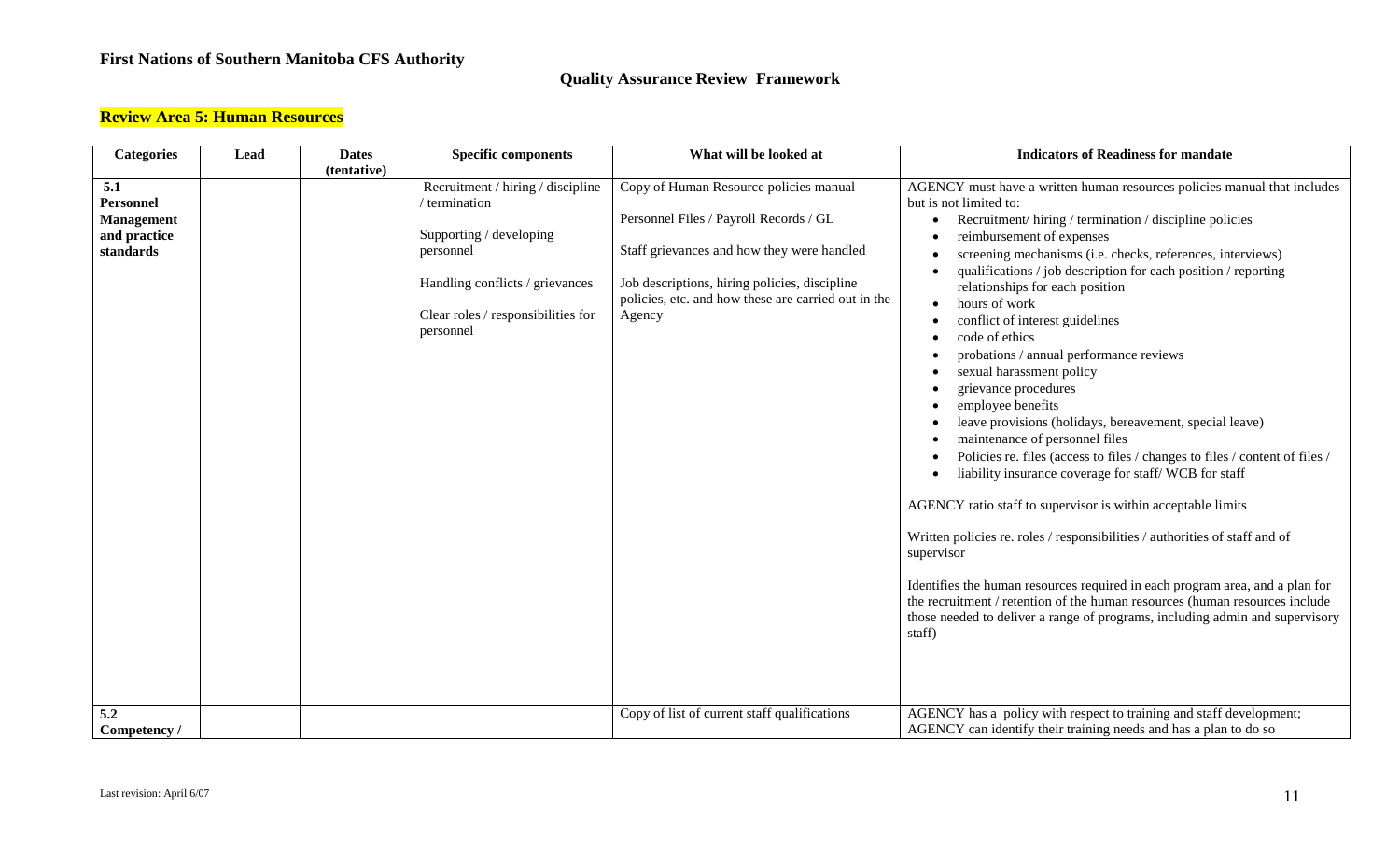### **Quality Assurance Review Framework**

| <b>Categories</b>     | Lead | <b>Dates</b> | <b>Specific components</b> | What will be looked at                     | <b>Indicators of Readiness for mandate</b>                                 |
|-----------------------|------|--------------|----------------------------|--------------------------------------------|----------------------------------------------------------------------------|
|                       |      | (tentative)  |                            |                                            |                                                                            |
| <b>Training/Staff</b> |      |              |                            | Copy of current Agency training activities |                                                                            |
| development           |      |              |                            |                                            | AGENCY maintains a listing of all staff qualifications / staff meet hiring |
|                       |      |              |                            | Copy of Agency training needs and plan for | criteria                                                                   |
|                       |      |              |                            | addressing these needs                     |                                                                            |
|                       |      |              |                            |                                            | AGENCY tracks staff development; AGENCY manages workloads while            |
|                       |      |              |                            |                                            | staff are in training                                                      |
|                       |      |              |                            |                                            |                                                                            |

# **Review Area 6: Communication**

| <b>Categories</b>    | Lead | <b>Dates</b> | <b>Specific components</b>    | What will be looked at                          | <b>Indicators of Readiness for mandate</b>                                      |
|----------------------|------|--------------|-------------------------------|-------------------------------------------------|---------------------------------------------------------------------------------|
|                      |      | (tentative)  |                               |                                                 |                                                                                 |
| 5.1                  |      |              | <b>Conflict Resolution</b>    | Copy of written conflict resolution policy      | AGENCY has a written conflict resolution policy in place (for staff and for     |
| <b>Communication</b> |      |              |                               |                                                 | clients), including procedures / policies for ADR                               |
|                      |      |              | Community consultation        | Records of conflict resolution (if any)         |                                                                                 |
|                      |      |              |                               |                                                 | AGENCY has a plan for regular input from community members to assist            |
|                      |      |              | Annual reporting              | How is community consultation done? Is there a  | Agency in the following:                                                        |
|                      |      |              |                               | plan? Is there evidence of activity?            | a community education program                                                   |
|                      |      |              |                               |                                                 | annual public reporting process                                                 |
|                      |      |              |                               | Annual reports / meetings                       |                                                                                 |
|                      |      |              | External communication policy |                                                 | AGENCY keeps proper stats and records, does appropriate reporting, and          |
|                      |      |              |                               | Written communication plan / policy for dealing | submits quality reports in a timely manner                                      |
|                      |      |              | Compliant process             | with requests for information, media, etc.      |                                                                                 |
|                      |      |              |                               |                                                 | AGENCY has a written plan and process to respond to queries about cases or      |
|                      |      |              |                               | Written complaint process (appeal process);     | files from parties who are not directly involved in the care of a child (media, |
|                      |      |              |                               | records of complaints and how they were dealt   | politicians). This plan must address the confidentiality provisions and Agency  |
|                      |      |              |                               | with                                            | liability issues                                                                |
|                      |      |              |                               |                                                 |                                                                                 |
|                      |      |              |                               |                                                 | AGENCY has clear procedures re. responding to the media                         |
|                      |      |              |                               |                                                 |                                                                                 |
|                      |      |              |                               |                                                 | AGENCY has a written complaint process (for staff / for clients)                |
|                      |      |              |                               |                                                 |                                                                                 |